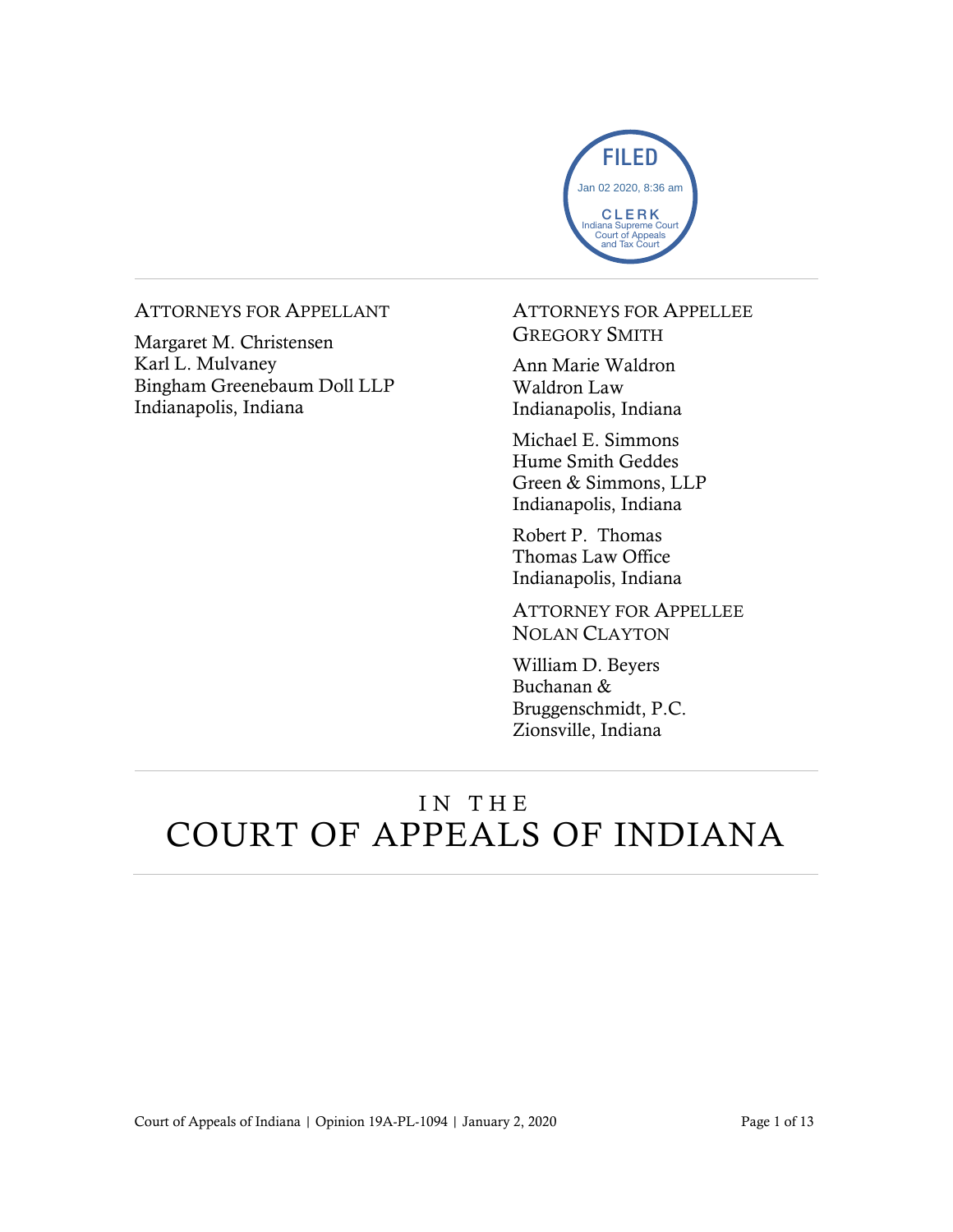Progressive Southeastern Insurance Co.,

*Appellant-Plaintiff,*

v.

Gregory Smith and Nolan Clayton, *Appellees-Defendants*

and

Erie Insurance Group, Brackett Restaurant Group, LLC, d/b/a Stacked Pickle, and Allstate Insurance Company

*Defendants*

January 2, 2020

Court of Appeals Case No. 19A-PL-1094

Appeal from the Marion Superior Court

The Honorable Timothy W. Oakes, Judge

Trial Court Cause No. 49D02-1701-PL-2865

### Baker, Judge.

[1] This is the second appeal arising out of a declaratory judgment action that was filed by Progressive Southeastern Insurance Company (Progressive). The action was based on a car accident that seriously injured Gregory Smith, who was insured by Progressive. At the time of the accident, Nolan Clayton was driving Smith's vehicle with Smith's permission and Smith was a passenger. Progressive sought declarations that Smith was not entitled to coverage under the insurance policy's uninsured motorist or bodily injury liability provisions and that it had no duty to defend or indemnify Clayton. In the first appeal, this Court determined that Smith was not entitled to uninsured motorist coverage.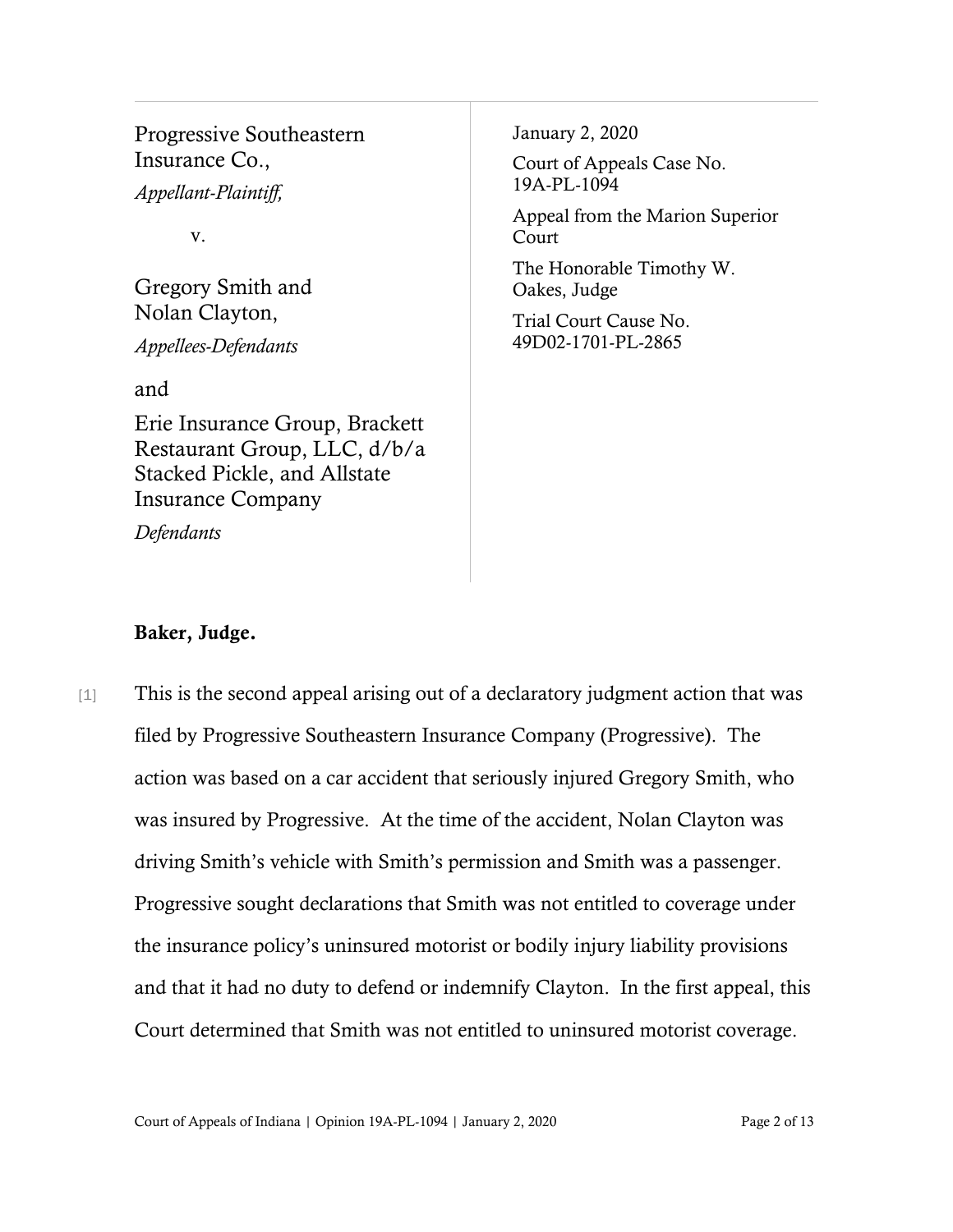[2] This appeal stems from litigation that occurred following the first appeal. The trial court granted Smith's motion to dismiss the complaint, finding that Progressive had waived its other claims by bringing the first appeal. Progressive now appeals, arguing that it waived no claims, that we should declare that Smith is not entitled to bodily injury liability coverage, that we should declare that Progressive has no duty to defend or indemnify Clayton, and that Clayton is not entitled, at this point in time, to dismissal of the complaint based on alleged failure to prosecute. Finding that Progressive is entitled to judgment as a matter of law, we reverse and remand with instructions.

# Facts<sup>1</sup>

### *Underlying Litigation and First Appeal*

[3] The underlying facts, as described by this Court in the first appeal, are as follows:

> On February 18, 2016, Smith and Clayton attended a company event in Marion County, Indiana. They left the event together and Smith gave Clayton permission to drive Smith's pick-up truck. Clayton lost control over the vehicle and ran into a tree, seriously injuring Smith. No other vehicles were involved in the accident.

> At the time of the incident, Progressive insured Smith under a policy which provided coverage for liability, medical payments, [underinsured motorist ("UM")] coverage, coverage for damage

Court of Appeals of Indiana | Opinion 19A-PL-1094 | January 2, 2020 Page 3 of 13

 $1$  We held oral argument in Indianapolis on December 12, 2019. We thank counsel for their oral and written presentations.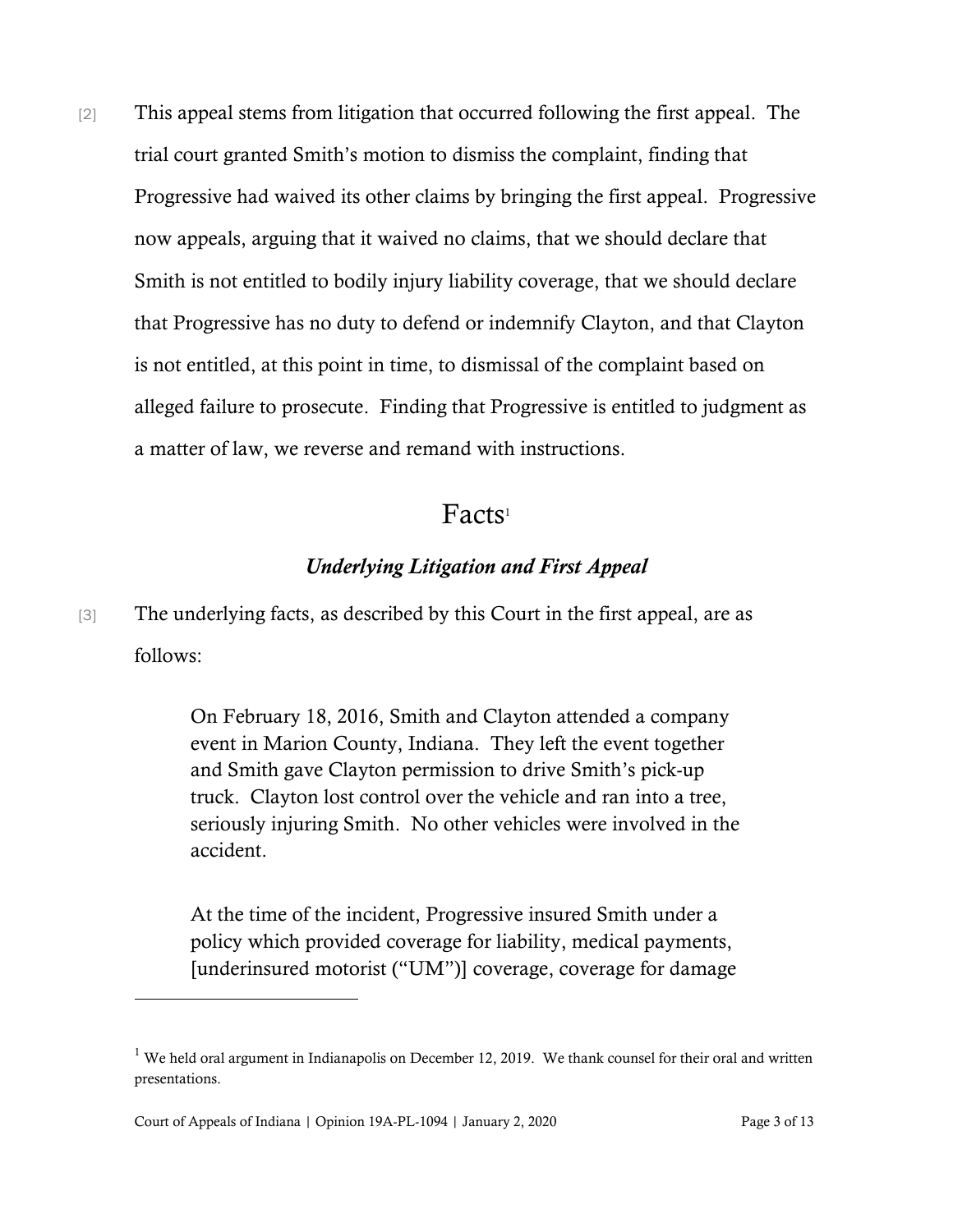to the insured's vehicle, and roadside-assistance coverage. Accordingly, Progressive paid Smith's vehicular damages in the amount of \$10,937.71 and the medical payments coverage limits of \$5,000. Smith also brought a negligence claim against Clayton, who was insured by Allstate. Allstate eventually settled out of court with Smith.

*Progressive Se. Ins. Co. v. Smith*, 113 N.E.3d 229, 232 (Ind. Ct. App. 2018) (the "First Appeal"), *trans. denied.*

- [4] On January 19, 2017, Progressive filed a complaint seeking two declaratory judgments. First, it sought a declaration that Smith was "not entitled to coverage under his policy's [UM] or bodily injury provisions" for the accident (the "Coverage Declaration"). Appellant's App. Vol. II p. 26. Second, it sought a declaration that Progressive was "not obligated to defend or indemnify [Clayton] as to any matter asserted in [Smith's] lawsuit<sup>[2</sup>] because [Smith] cannot recover under his own policy for the injuries he attributes to" Clayton's negligence (the "Duty to Defend Declaration"). *Id.*
- [5] On April 27, 2017, Smith filed a motion for summary judgment, seeking a declaration that he was entitled as a matter of law to UM coverage even though his truck was covered under the policy. Smith has never argued that he is entitled to coverage under the policy's bodily injury liability provision and has conceded that he could not pursue recovery under both that provision and the

l

 $2$  Smith had filed a personal complaint against Clayton in which he sought damages for his extensive injuries.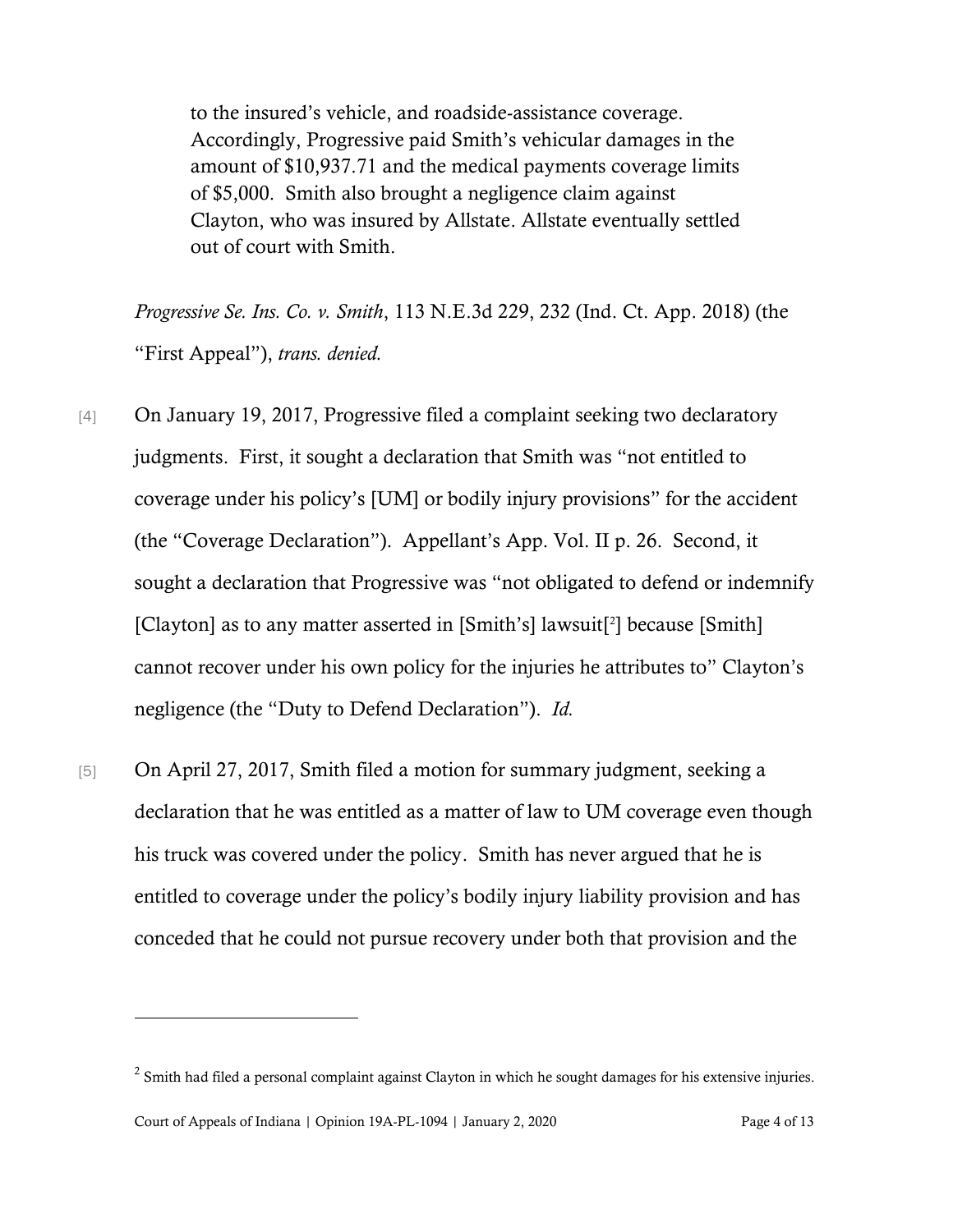UM coverage provision. *Id.* at 87-105, 158; First Appeal Smith's Br. p. 20; First Appeal Oral Arg. at 31:45; First Appeal Pet. to Trans. p. 12. Progressive filed its own motion for summary judgment, arguing that it was entitled as a matter of law to a declaration that Smith was not entitled to UM coverage under the policy.

- [6] On December 14, 2017, without a hearing, the trial court signed Smith's proposed findings and summarily granted summary judgment to him and against Progressive on the UM portion of the Coverage Declaration. Neither party discussed, and the trial court's order did not cover, the Duty to Defend Declaration or the bodily injury liability portion of the Coverage Declaration.
- [7] Progressive appealed, arguing that the trial court erred by granting summary judgment in Smith's favor. It did not seek permission to bring an interlocutory appeal; instead, Progressive brought the appeal as one taken from a final judgment, and this Court treated it as such. This Court ultimately found that the trial court erred because the policy "unambiguously excluded Smith's truck from UM coverage and the policy reimbursed Smith for the damage to his vehicle and his medical payments pursuant to the policy's requirements . . . ." *Progressive*, 113 N.E.3d at 237. We reversed, holding that the trial court erred by concluding that Smith was entitled to receive payment under the policy's UM coverage. *Id.* We did not explicitly remand, direct that judgment be entered in favor of Progressive, or refer to the Duty to Defend Declaration or the bodily injury portion of the Coverage Declaration.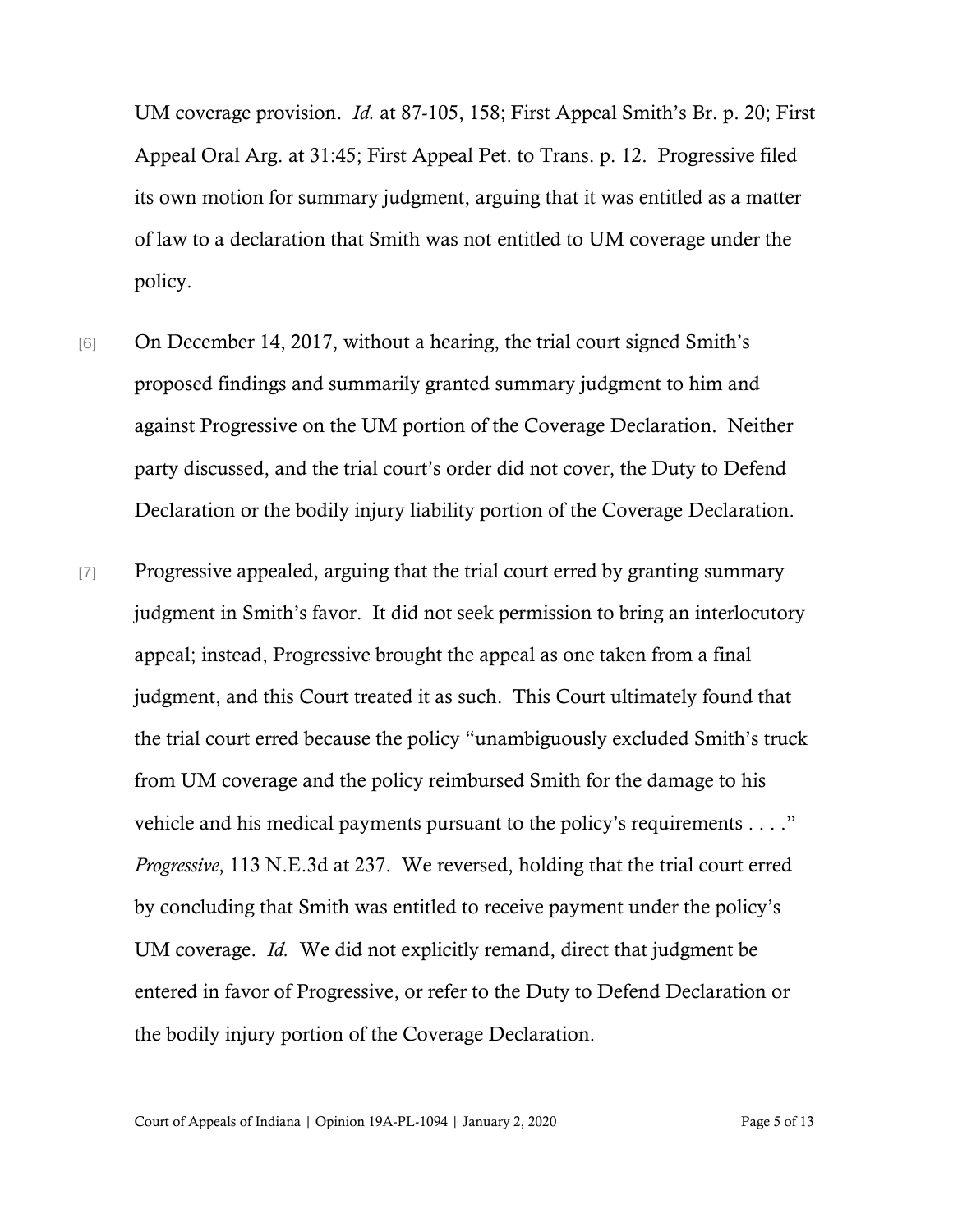#### *Other Litigation Stemming from the Accident*

- [8] As context, we note that there are at least three other lawsuits stemming from the accident:<sup>3</sup>
	- The Tort Action, in which Smith brought a personal injury action against Clayton. Progressive defended Clayton under a reservation of its rights<sup>4</sup> to, among other things, argue in another setting that it had no duty to defend or indemnify him. The jury found in favor of Smith, entering a total judgment against Clayton of \$21.7 million. Clayton appealed unsuccessfully. *Clayton v. Smith*, 113 N.E.3d 693 (Ind. Ct. App. 2018), *trans. denied*. 5
	- The Malpractice Action, in which Clayton filed a claim for legal malpractice against Progressive and the lawyers it engaged to defend him in the Tort Action. The trial court granted Progressive's motion to dismiss the malpractice action as it pertained to Progressive and certified the dismissal for interlocutory appeal. This Court has since denied the motion for interlocutory appeal (under Cause Number 19A-PL-2001), and the matter has been remanded to the trial court.
	- The Bad Faith Action, in which Smith, as Clayton's assignee, is pursuing claims against Progressive, including bad faith, negligent claims handling, negligent selection and retention of attorneys, respondeat superior liability, liability of a principal for the actions of an agent, breach of contract, and breach of the duty to defend. The trial court granted Progressive's motion to dismiss Smith's complaint. Smith has

 $3$  We observe that the interests of the judicial system would likely have been better served if the many different lawsuits had been joined. What has resulted from these four separate proceedings is a morass of inefficiency that has used everyone's time and resources injudiciously.

 $4$  The reservation of rights letter is not in the record. But it appears to be undisputed that Progressive did, indeed, reserve its rights when it assumed Clayton's defense in the Tort Action.

 $<sup>5</sup>$  Clayton ultimately assigned to Smith, as an asset for partial satisfaction of the tort judgment, all of</sup> Clayton's potential claims that may exist against Progressive and the law firm it retained to represent Clayton in the Tort Action.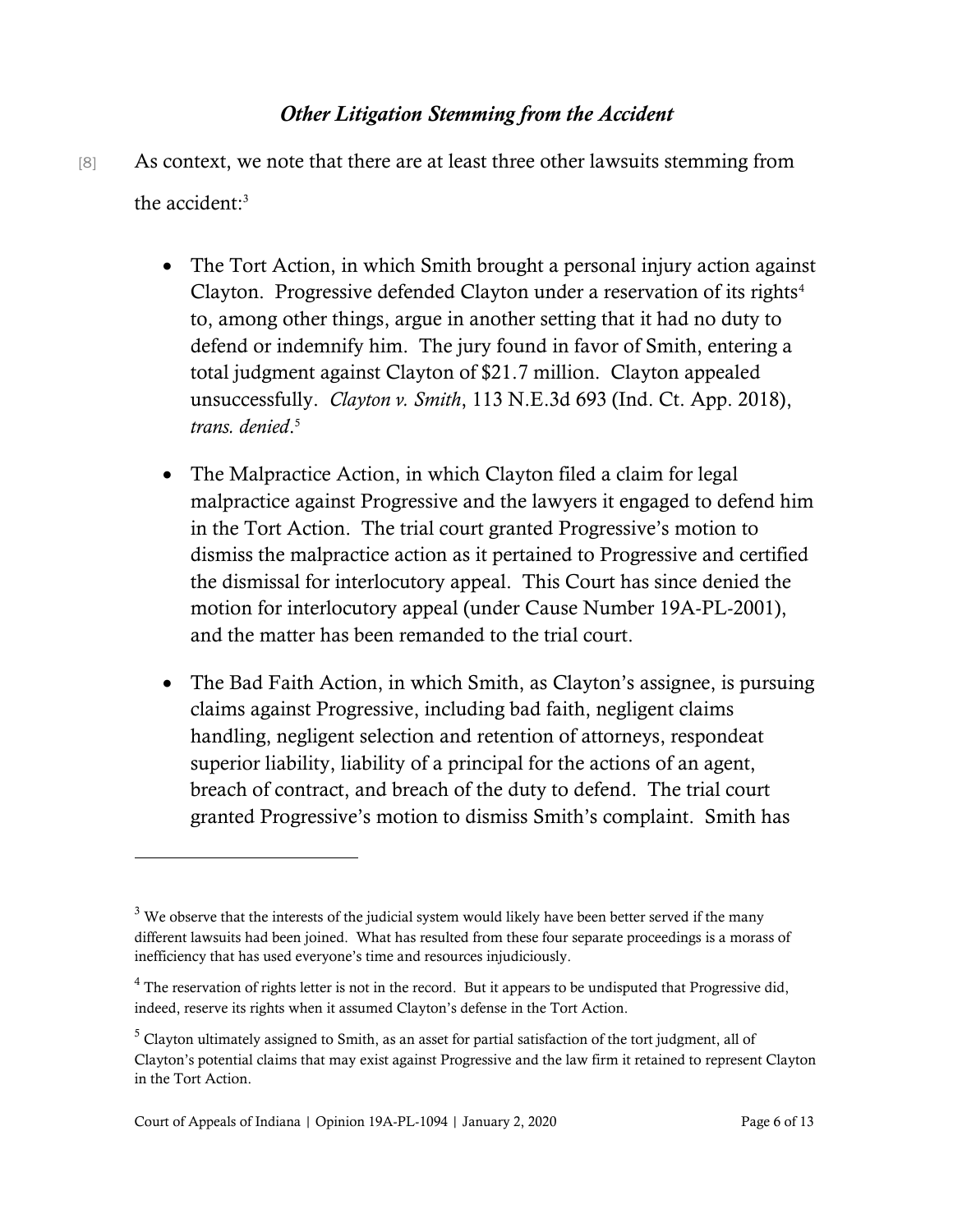appealed that order and the appeal is currently being briefed under Cause Number 19A-PL-1959.

Progressive filed a motion to consolidate the appeals, which is moot as to the Malpractice Action, and which we have denied as to the Bad Faith Action.

#### *Litigation Following the First Appeal*

- [9] After our Supreme Court denied transfer and the First Appeal was certified, Clayton appeared in the declaratory judgment action for the first time. On February 18, 2019, his attorney filed an appearance and request for an enlargement of time to respond to the complaint; the trial court granted the request. On February 22, 2019, Clayton filed a motion seeking a declaration that he was never properly served with the declaratory judgment action. Progressive opposed Clayton's request, arguing that it was entitled to judgment in its favor on the Duty to Defend Declaration, but if the trial court declined to enter that judgment, Progressive requested an opportunity for discovery and an evidentiary hearing as to whether Clayton had been served properly. On March 4, 2019, Clayton filed a Trial Rule 41(E) Motion to Dismiss for failure to prosecute.
- Court of Appeals of Indiana | Opinion 19A-PL-1094 | January 2, 2020 Page 7 of 13 [10] On February 19, 2019, Smith filed a motion to dismiss and close the litigation, arguing that by treating the trial court's order as a final and appealable judgment, Progressive had waived the other pending issues—namely, the Duty to Defend Declaration and, as to Clayton, the bodily injury liability portion of the Coverage Declaration. Progressive opposed the motion, arguing that the trial court's order was a declaratory judgment deemed final by operation of law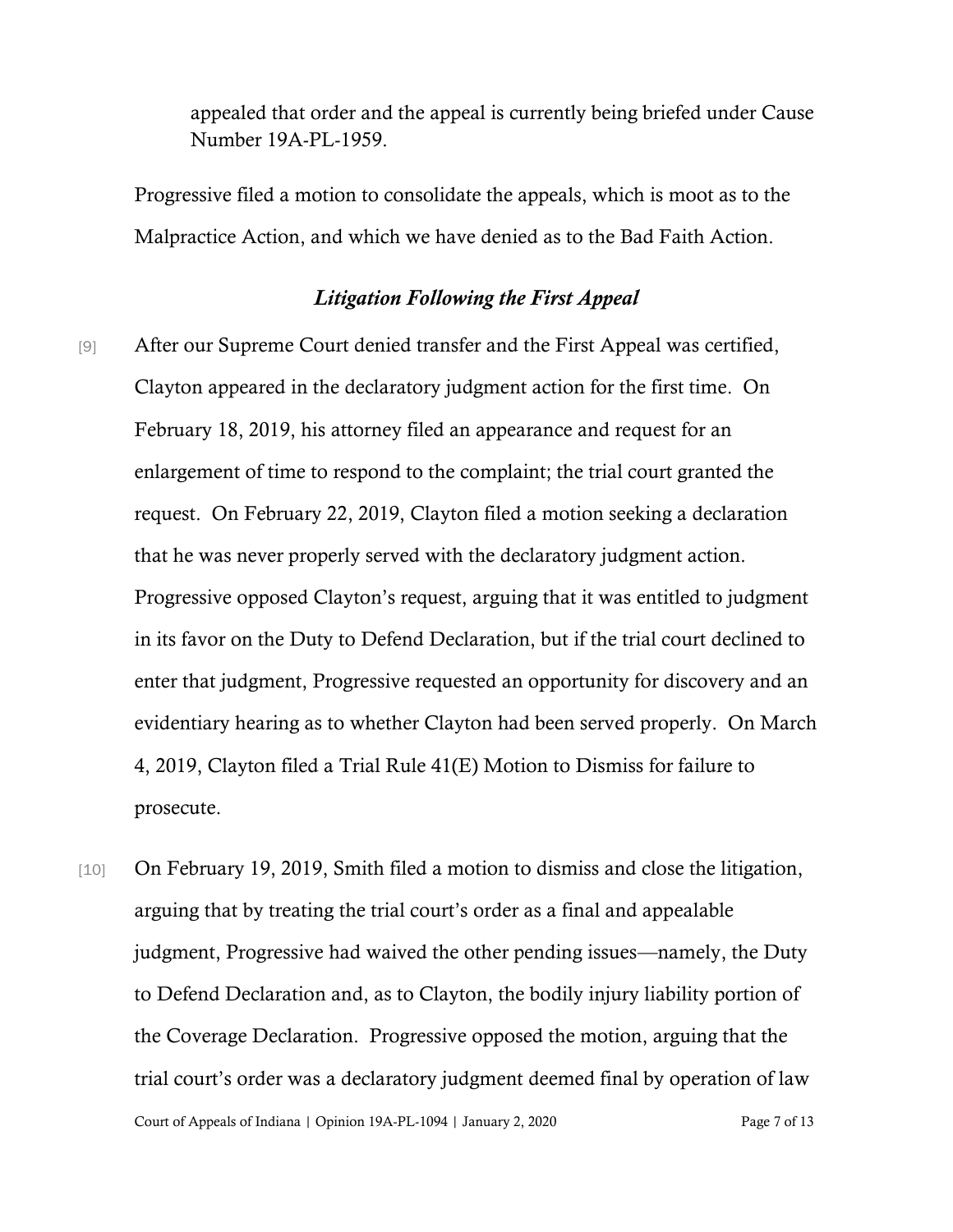and that Progressive had not waived any issues by appealing that declaratory judgment. Progressive asked that the trial court enter final judgment in its favor on all issues in the complaint.

[11] Following a hearing, the trial court entered an order on all pending motions on May 2, 2019. The trial court granted Smith's motion to dismiss and close the litigation and denied all other motions and requests as moot. Progressive now appeals.

# Discussion and Decision

[12] Progressive raises the following arguments on appeal: (1) the First Appeal was a mandatory appeal of a final judgment and Progressive waived no other issues as a result of bringing that appeal; (2) Progressive is entitled to a final judgment on the Coverage Declaration, including a declaration that Smith is not entitled to coverage under the policy's bodily injury provisions; (3) Progressive is entitled to a final judgment on the Duty to Defend Declaration because Smith and Clayton's interests align and Smith has no right to recover under the policy's bodily injury provisions; and (4) the trial court properly denied Clayton's motion to dismiss because Clayton has not showed prejudice as a result of his tardy participation in the underlying proceedings, but that if we were to reverse, Progressive is entitled to an evidentiary hearing on Clayton's arguments.

## I. The Coverage and Duty to Defend Declarations

Court of Appeals of Indiana | Opinion 19A-PL-1094 | January 2, 2020 Page 8 of 13 [13] The parties spend much time debating whether Progressive waived its requests for declaratory relief (on the duty to defend and bodily injury liability coverage)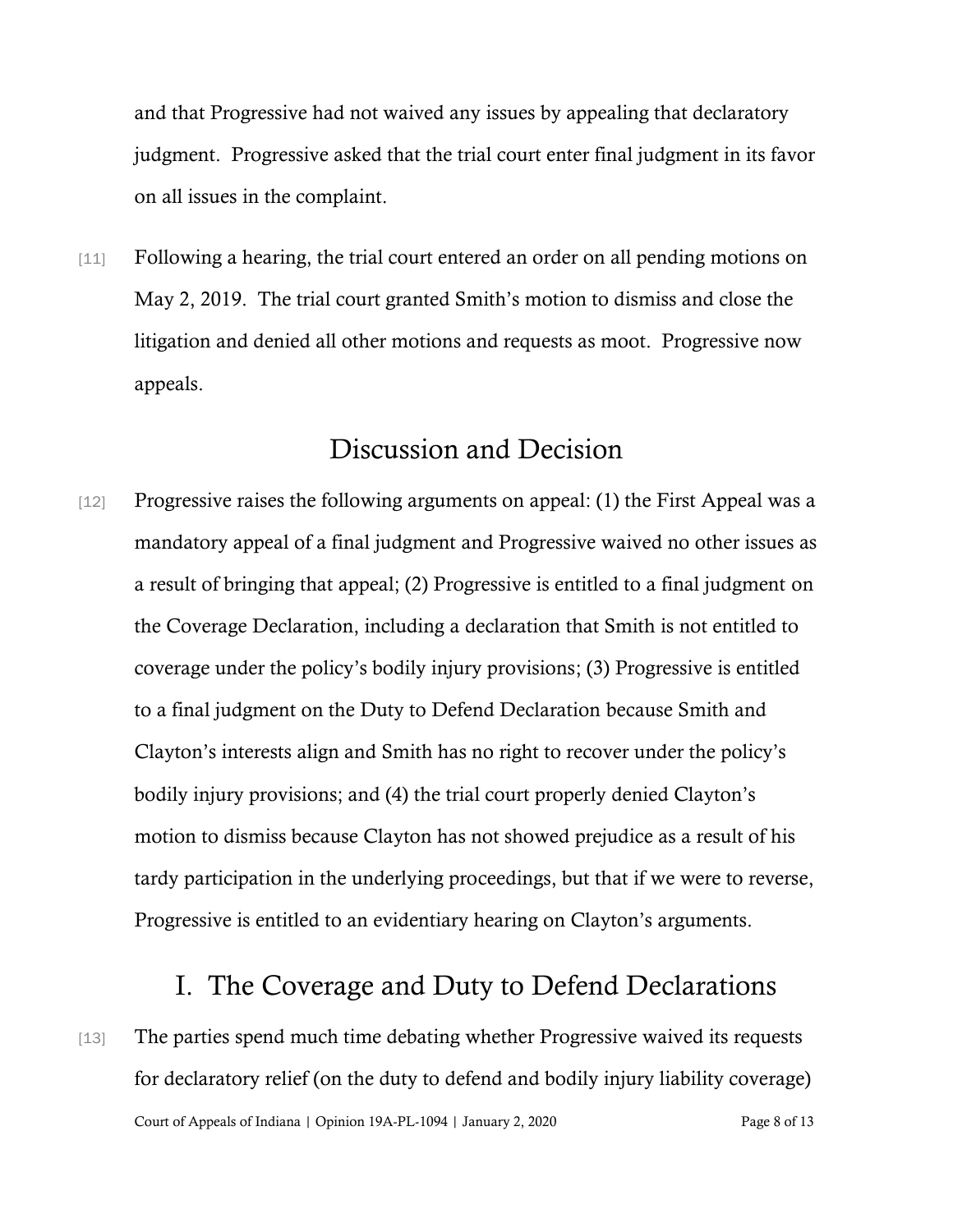by bringing the First Appeal as a final, rather than an interlocutory, appeal. We believe that this discussion misses the point.

- [14] When Smith filed his summary judgment motion, he decided to do so based on UM coverage. Smith has always conceded that he could not pursue both UM and bodily injury coverage and that, by pursuing UM coverage, he forfeited any right to seek coverage under the bodily injury liability provisions of the policy. Appellant's App. Vol. II p. 87-105, 158; First Appeal Smith's Br. p. 20; First Appeal Oral Arg. at 31:45; First Appeal Pet. to Trans. p. 12; Smith Appellee's Br. p. 10. Furthermore, the policy language itself explicitly excludes coverage for Smith's bodily injuries, appellant's app. vol. II p. 36, suggesting that the decision to pursue UM coverage instead was wise. *See United Farm Bureau Mut. Ins. Co. v. Hanley*, 172 Ind. App. 329, 336-42, 360 N.E.2d 247, 251-54 (Ind. Ct. App. 1977) (finding the so-called "household exclusion" enforceable).<sup>6</sup>
- [15] In other words, it was *Smith* who decided to focus the case on UM coverage. Progressive followed suit, reasonably deciding that, as Smith was not claiming a right to bodily injury coverage, Progressive need not address the issue on summary judgment.

l

 $<sup>6</sup>$  In his petition to transfer the First Appeal, Smith admitted that the household exclusion clause barred any</sup> recovery of damages for his injuries. He invited our Supreme Court to revisit the public policy underlying the household exclusion clause and invalidate such provisions in automobile insurance contracts, but the Court declined the invitation by denying transfer.

Court of Appeals of Indiana | Opinion 19A-PL-1094 | January 2, 2020 Page 9 of 13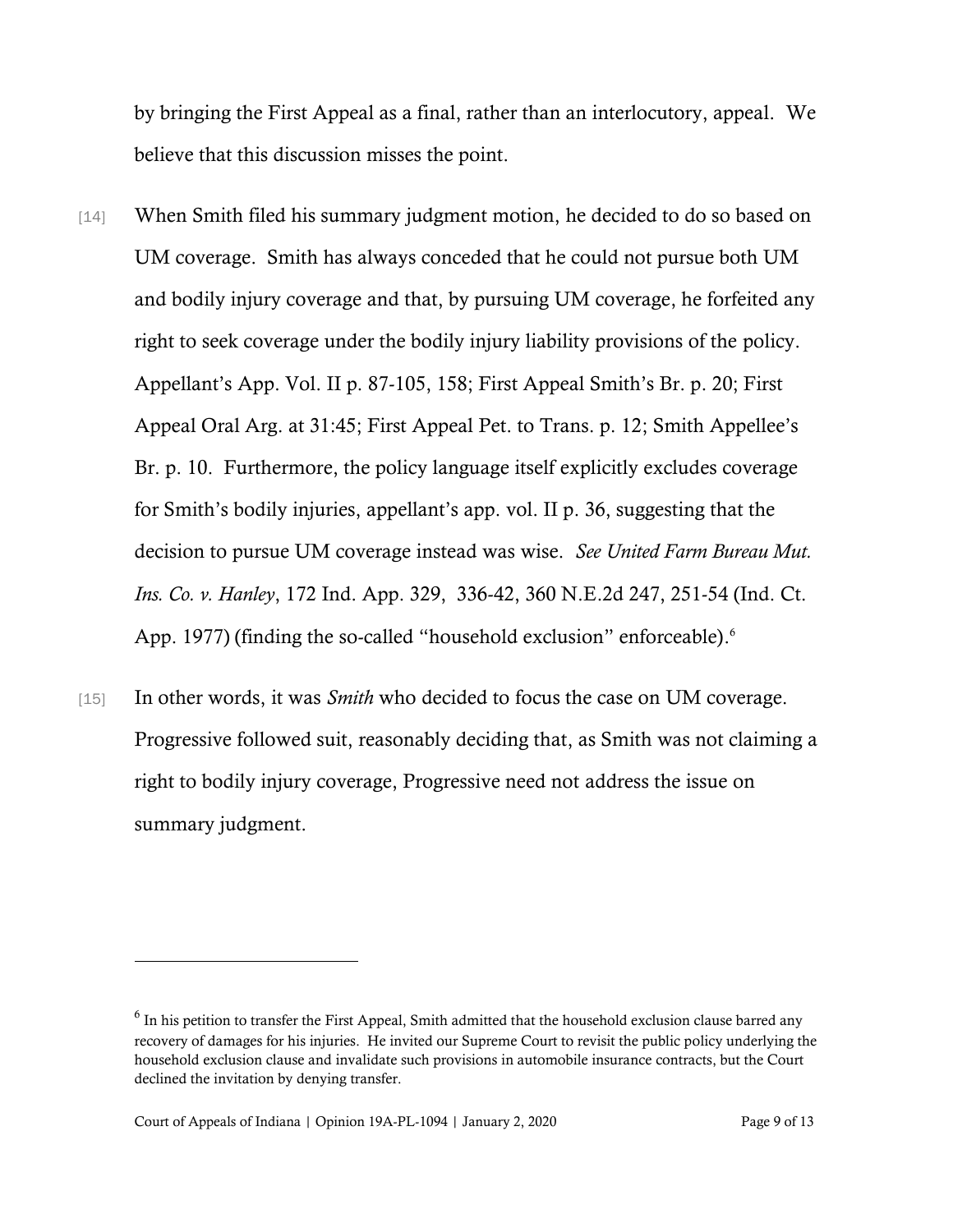- [16] Therefore, once the smoke and mirrors are dispensed with, we are left with this: per the First Appeal, Smith is not entitled to UM coverage. And per the policy language, precedent from our Supreme Court, and his own concession, Smith is not entitled to bodily injury liability coverage. Under these circumstances, it is readily apparent that Progressive is entitled, as a matter of law, to a declaration that Smith is not entitled to bodily injury liability coverage, and the trial court erred by refusing to enter that declaration following the First Appeal.
- [17] The Duty to Defend Declaration is the next domino to fall. The policy provision related to liability to others reads as follows: "Coverage under this Part I, *including our duty to defend*, will not apply to any insured person for . . . 11. bodily injury to you [meaning Smith] or a relative." Appellant's App. Vol. II p. 36 (emphasis added). In other words, for the same reasons stated above related to coverage, the duty to defend does not get triggered here.<sup>7</sup> Indeed, it is eminently reasonable to conclude that if Smith is not entitled to coverage for his bodily injuries, Progressive is not required to defend Clayton from tort claims related to those bodily injuries. Therefore, the trial court erred by refusing to enter a declaration that Progressive does not have (and has never had) a duty to defend Clayton.
- [18] In sum, the trial court erred by granting Smith's motion to dismiss and by denying Progressive's request for declarations regarding bodily injury liability

 $<sup>7</sup>$  The fact that Progressive did not have a duty to defend Clayton is not relevant to the questions at issue in</sup> the Malpractice or Bad Faith Actions related to the quality of the defense provided.

Court of Appeals of Indiana | Opinion 19A-PL-1094 | January 2, 2020 Page 10 of 13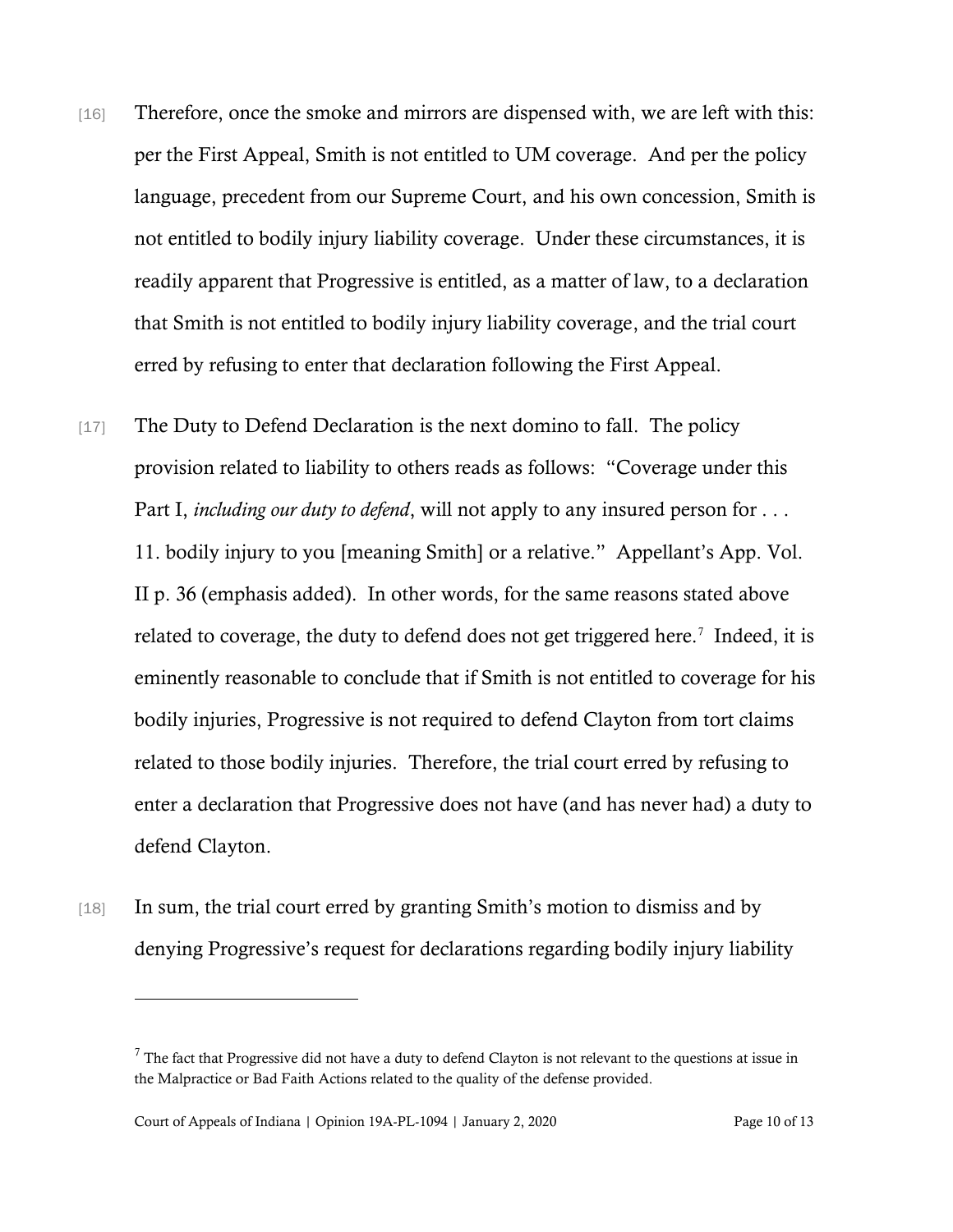coverage and the duty to defend. We reverse and remand with instructions to enter those declarations in Progressive's favor.

### II. Clayton's Motion to Dismiss

- [19] After granting Smith's motion to dismiss Progressive's declaratory judgment action, the trial court denied the remaining motions as moot. Among those motions was Clayton's request for a declaratory judgment based on both a lack of proper service and on a failure to prosecute. Having reversed the order on Smith's motion to dismiss the complaint, the other motions—including Clayton's motion for a declaratory judgment—originally denied as moot are revived.
- [20] Clayton argues that he is entitled to a declaratory judgment because he was allegedly never properly served with the complaint. Clayton has never alleged that he did not receive service or that he was unaware of the litigation. Instead, Clayton argues that he is entitled to judgment "unless Progressive can provide proof of good service." Appellant's App. Vol. IV p. 4.
- [21] Given the circumstances of this case and the other lawsuits, we find Clayton's argument wholly unpersuasive. It cannot be disputed that he was aware of the declaratory judgment action, given his active participation in the other lawsuits enmeshed with this one. Moreover, he has now appeared and actively participated in the declaratory judgment action—but has never claimed a lack of personal jurisdiction due to service issues—and no judgments or orders against him were entered before he appeared and began participating.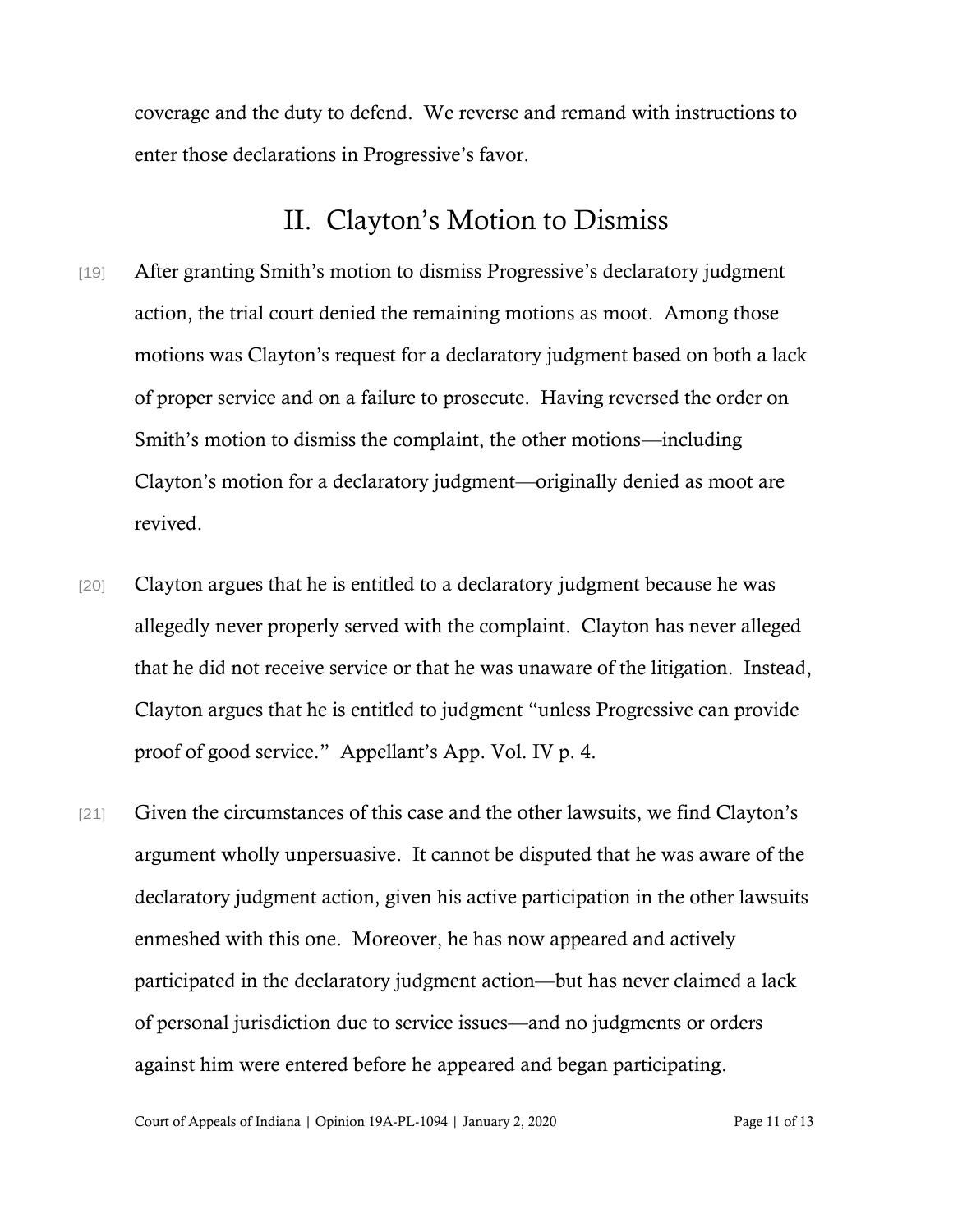[22] We also note that Clayton's interests are entirely aligned with Smith's because the two men are entitled to precisely the same amount and type of coverage under the policy—namely, none.<sup>8</sup> Therefore, even if Clayton had been participating in the litigation at an earlier date, the result would have been the same. Under these circumstances, on remand, we direct the trial court to deny Clayton's motion for a declaratory judgment.

### *Conclusion*

- [23] To be crystal clear, given the confusion that remained following the First Appeal, the results of this appeal are as follows:
	- The order granting Smith's motion to dismiss the declaratory judgment action is reversed.
	- The order denying Progressive's request for judgment on the Bodily Injury Coverage and Duty to Defend Declarations is reversed.
	- The trial court is instructed to enter the following declarations: (1) Smith is not entitled to bodily injury liability coverage under his Progressive insurance policy; and (2) Progressive does not have a duty to defend or indemnify Clayton under Smith's insurance policy.
	- The trial court is instructed to deny Clayton's motion for a declaratory judgment.
	- The trial court is instructed to enter final judgment in favor of Progressive.

 $8$  Progressive also notes that Clayton assigned all of his legally assignable rights against Progressive to Smith, meaning that he lacks standing to pursue Progressive for any claim other than legal malpractice.